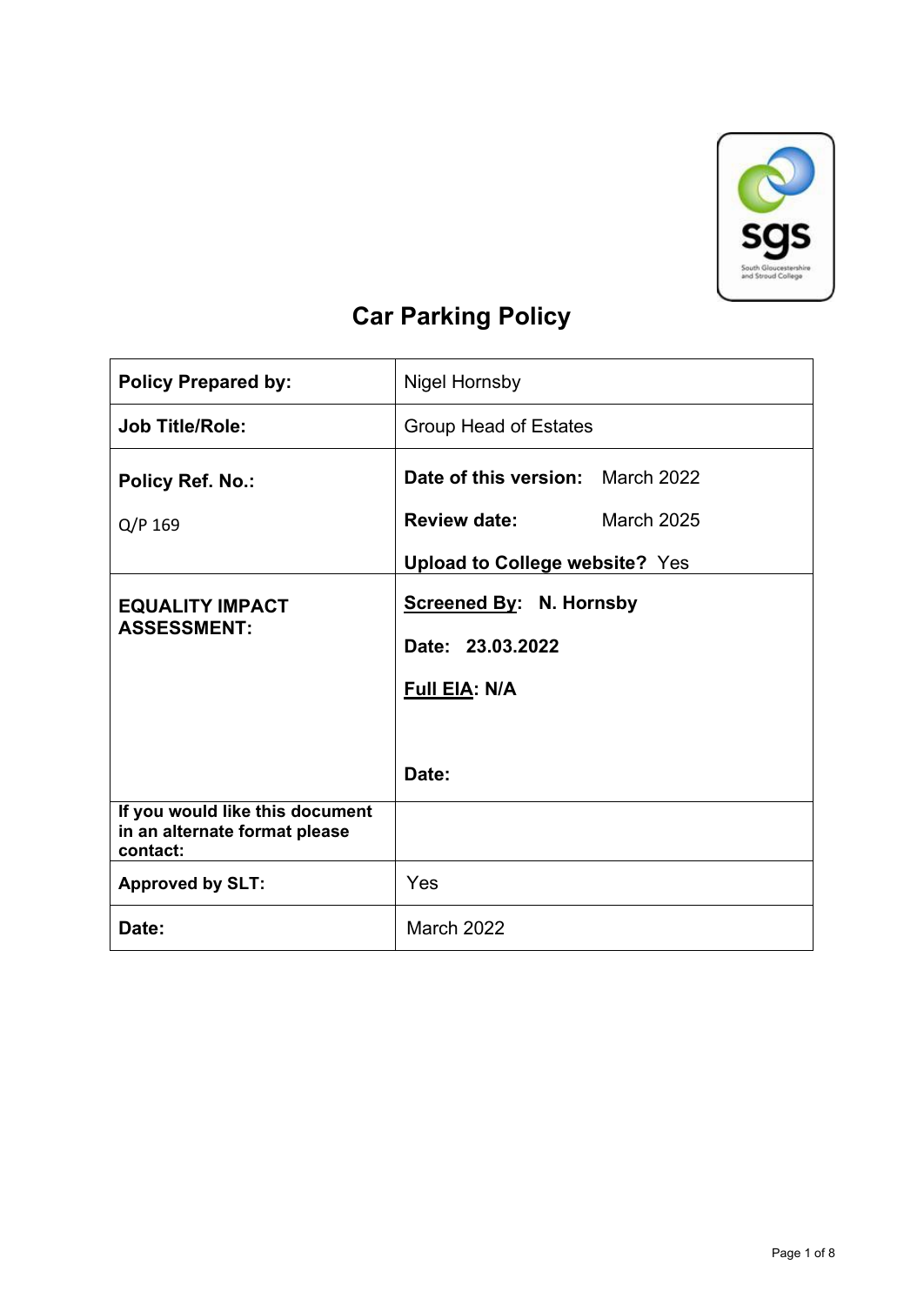| <b>MANDATORY INITIAL IMPACT SCREENING</b>                                                                             | sgs<br>South Glousadan |
|-----------------------------------------------------------------------------------------------------------------------|------------------------|
| I have read the guidance document: Completing a Policy Impact Assessment?                                             |                        |
| If this policy raises equality, diversity or inclusion concerns, the Inclusion Committee has been<br>consulted?       |                        |
| If this policy raises environmental or sustainability issues, the Estates Team have been<br>consulted?                |                        |
| If this policy has been up-dated, please tick to confirm that the initial impact screening has<br>also been reviewed: |                        |

| Please list each College Strategic Priority that this | SP.3: To enhance the quality of the experience we |
|-------------------------------------------------------|---------------------------------------------------|
| policy is designed to address/implement:              | I provide for our learners and our staff.         |

| <b>EQUALITY, DIVERSITY &amp; INCLUSION IMPACT ASSESSMENT</b>                                                                                                       |                                            |  |
|--------------------------------------------------------------------------------------------------------------------------------------------------------------------|--------------------------------------------|--|
| Characteristic                                                                                                                                                     | This policy seeks to:                      |  |
| Age                                                                                                                                                                | No appreciable impact                      |  |
| Disability                                                                                                                                                         | No appreciable impact                      |  |
| <b>Faith or Belief</b>                                                                                                                                             | No appreciable impact                      |  |
| Gender                                                                                                                                                             | No appreciable impact                      |  |
| Race or Ethnicity                                                                                                                                                  | No appreciable impact                      |  |
| Orientation                                                                                                                                                        | No appreciable impact                      |  |
| Gender reassignment                                                                                                                                                | No appreciable impact                      |  |
| Economic disadvantage                                                                                                                                              | No appreciable impact                      |  |
| Rural isolation                                                                                                                                                    | No appreciable impact                      |  |
| Marriage                                                                                                                                                           | No appreciable impact                      |  |
| Pregnancy & maternity                                                                                                                                              | No appreciable impact                      |  |
| Carers & care leavers                                                                                                                                              | No appreciable impact                      |  |
| Vulnerable persons                                                                                                                                                 | Safeguarding children or vulnerable adults |  |
| Please identify any sections of the policy that specifically seek to maximise                                                                                      |                                            |  |
| opportunities to improve diversity within any of the College's stakeholder groups:                                                                                 |                                            |  |
| Please identify any sections of the policy that specifically seek to improve<br>equality of opportunity within any of the College's stakeholder groups:            |                                            |  |
| Is there any possibility that this policy<br>If you have ticked yes (red), which                                                                                   |                                            |  |
| characteristic will be most affected?<br>could operate in a discriminatory way?<br>П<br>$\mathbf x$                                                                |                                            |  |
|                                                                                                                                                                    | Choose an item.                            |  |
| If yes please confirm that the Policy has been sent for a full Equality<br>Click or tap to enter a date.<br>П<br>& Diversity Impact Assessment, and note the date: |                                            |  |
|                                                                                                                                                                    |                                            |  |

**Note:** if the policy does not seek to increase diversity or improve equality you should go back and review it before submitting it for approval.

| <b>MAPPING OF FUNDAMENTAL RIGHTS</b>   |                                         |  |
|----------------------------------------|-----------------------------------------|--|
| Which United Nations Convention on     | Atr. 16 Right to privacy                |  |
| the Rights of the Child (UNCRC), Right | Art. 17 Access to information           |  |
| does this policy most protect:         | Art. 42 Right to know your rights       |  |
| Which Human Right (HRA) does this      | Art. 8 Right to private $&$ family life |  |
| policy most protect:                   | Art. 7 No punishment without law        |  |

| <b>DATA PROTECTION &amp; PRIVACY BY DESIGN SCREENING</b>                                             |  |
|------------------------------------------------------------------------------------------------------|--|
| Tick to confirm that you have considered any data protection issues as part of the design and        |  |
| implementation of this policy; and, that implementing this policy will not result in the collection, |  |
| storage or processing of personal data outside of official College systems:                          |  |
| Tick to indicate that this policy has or requires a Data Privacy Impact Assessment:                  |  |
| <b>ENVIRONMENTAL, SOCIAL AND ECONOMIC IMPACT ASSESSMENT</b>                                          |  |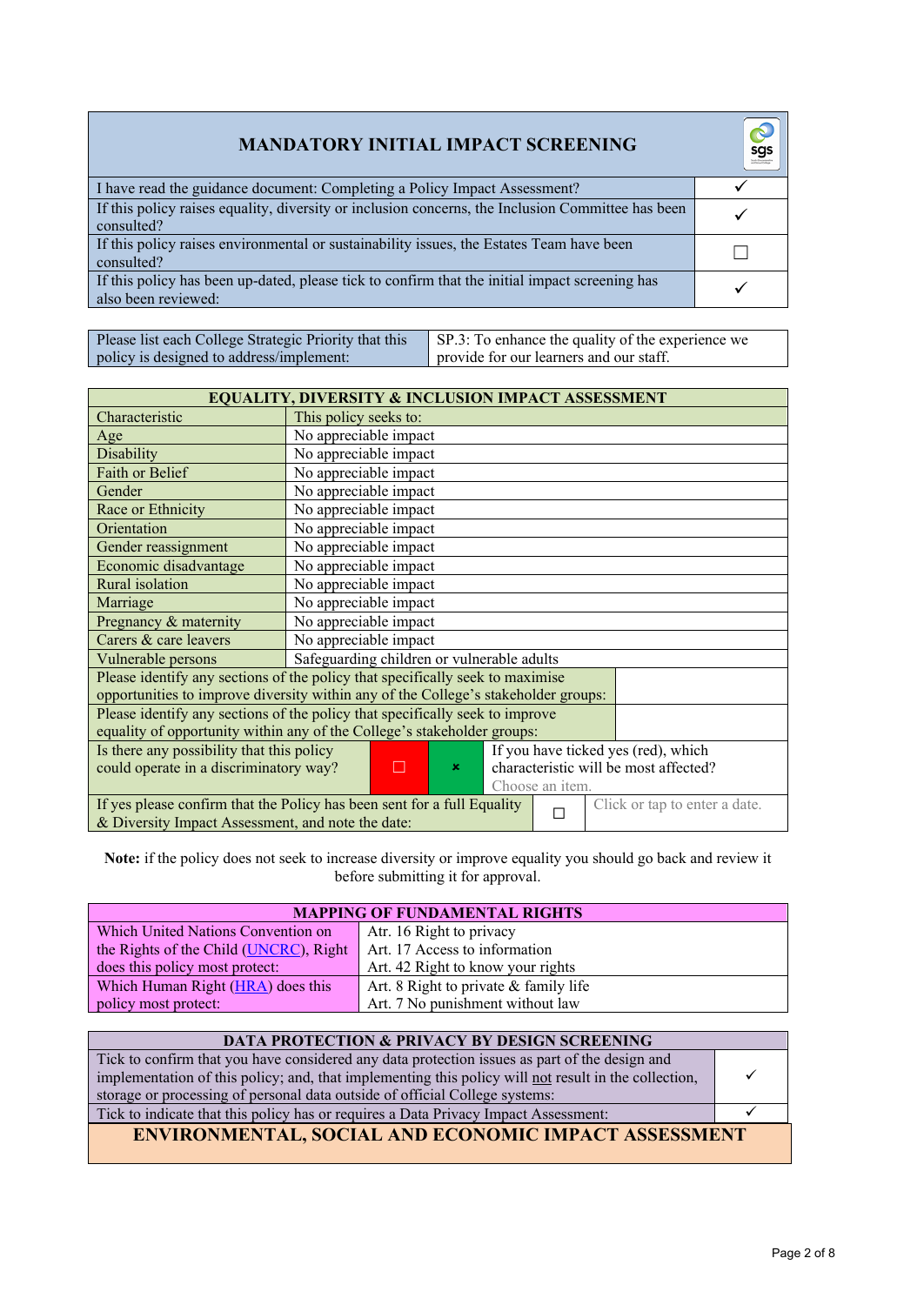| Does this policy relate directly or indirectly to any legal, regulatory<br>environmental or sustainability standard(s)?                                                                                                                                                               |  | N0<br>⋈             |
|---------------------------------------------------------------------------------------------------------------------------------------------------------------------------------------------------------------------------------------------------------------------------------------|--|---------------------|
| If so, please list them:                                                                                                                                                                                                                                                              |  |                     |
| Will any aspects of this policy result in:                                                                                                                                                                                                                                            |  |                     |
| Reduced miles travelled or provide / improve / promote alternatives to car based<br>transport (e.g. public transport, walking and cycling car sharing, the use of low<br><b>Yes</b><br>emission vehicles, community transport, environmentally friendly fuels and/or<br>technologies) |  |                     |
| Reduced waste, environmental hazards and/or toxic materials for example by<br>reducing PVC, photocopier and printer use, air pollution, noise pollution, mining or<br>$Yes \ \Box$<br>deforestation? Or increase the amount of College waste that is recycled or<br>composted?        |  | No.<br>м            |
| Reduced water consumption?<br><b>Yes</b><br>N <sub>0</sub><br>П                                                                                                                                                                                                                       |  | ⊠                   |
| Reduced instances of single use plastic?                                                                                                                                                                                                                                              |  | ⊠<br>N0             |
| Reduced use of natural resources such as raw materials and energy to promote a<br><b>Yes</b><br>circular economy?                                                                                                                                                                     |  | No.<br>⊠            |
| Improved resource efficiency of new or refurbished buildings (water, energy,<br>density, use of existing buildings, designing for a longer lifespan)?                                                                                                                                 |  | N <sub>0</sub><br>⋈ |
| Will this policy improve green space or access to green space?                                                                                                                                                                                                                        |  | N <sub>0</sub><br>⊠ |
| Please list the sections of this policy which<br>specifically target an improved environment:                                                                                                                                                                                         |  |                     |

| Will any aspects of this policy result in:                                         |                    |                     |
|------------------------------------------------------------------------------------|--------------------|---------------------|
| The promotion of healthy working lives (including health and safety at work, work- | $Yes \Box$         | ⊠<br>N <sub>0</sub> |
| life/home-life balance and family friendly practices)?                             |                    |                     |
| Greater employment opportunities for local people?                                 | <b>Yes</b><br>- 11 | ⊠<br>No             |
| The promotion of ethical purchasing of goods or services for example by increasing | $Yes \Box$         | ⊠<br>N0             |
| transparency of modern slavery in our supply chain?                                |                    |                     |
| Greater support for the local economy through the use of local suppliers, SMEs or  | $Yes \Box$         | ⊠<br>N0             |
| engagement with third sector or community groups?                                  |                    |                     |
| The promotion of better health, increased community resilience, social cohesion,   |                    | ⊠<br>No.            |
| reduced social isolation or support for sustainable development?                   | Yes $\Box$         |                     |
| Mitigation of the likely effects of climate change (e.g. identifying proactive and |                    |                     |
| community support for vulnerable groups; contingency planning for flood/snow,      |                    | ⊠<br>No.            |
| heatwaves and other weather extremes)?                                             |                    |                     |
| The promotion of better awareness of sustainability, healthy behaviours, mental    |                    |                     |
| <b>Yes</b><br>wellbeing, living independently or self-management?                  |                    | ⊠<br>No.            |
| Please list the sections of this policy which                                      |                    |                     |
| specifically target improved sustainability:                                       |                    |                     |

| What is the *estimated* carbon impact of this | <b>Increased</b> | <b>Decreased</b> | Net Zero        |
|-----------------------------------------------|------------------|------------------|-----------------|
| policy (in terms of $tCO2e$ )                 | $(+tCO2e)$       | $(-tCO2e)$       | CO <sub>2</sub> |
|                                               |                  |                  |                 |

| <b>Mandatory initial impact screening</b><br>completed by: | <b>Debbie Love</b>   |
|------------------------------------------------------------|----------------------|
| Date                                                       | 25/03/2022           |
| Initial impact screening supported by                      | <b>Nigel Hornsby</b> |
| (Please list each individual)                              |                      |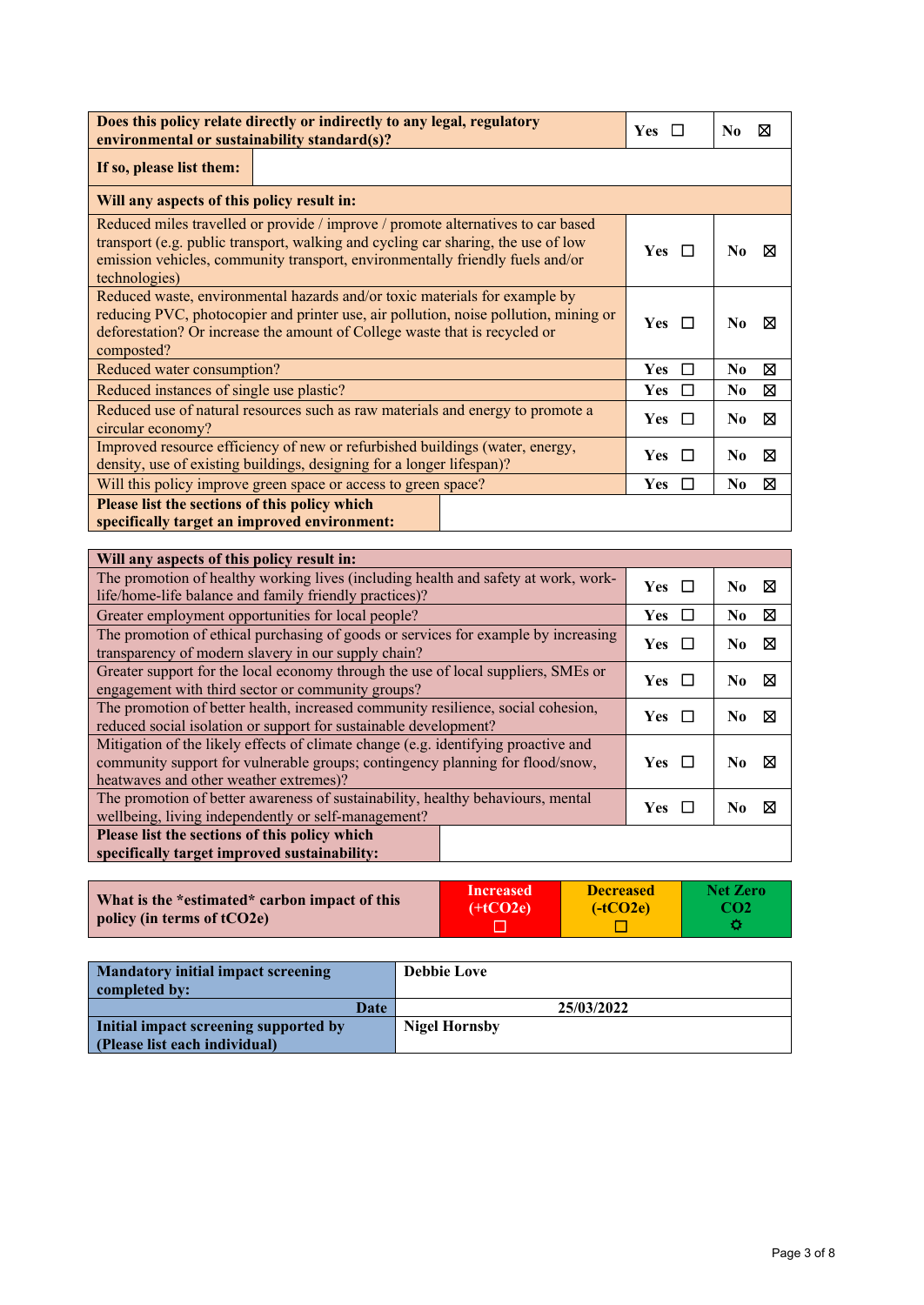## **Car Parking Policy**

## **1. Introduction**

- 1.1. This policy is intended for all users of SGS College roads and car parking facilities. This policy should be used in conjunction with the College Parking Information guidance that can be found on Sharepoint - the college intranet.
- 1.2. SGS College is not obligated to provide car parking for any bona-fide stakeholder (staff, learners etc) with the exception of any need to provide 'reasonable adjustments' for those who fit the lawful definition of disability under the Equality Act, 2020. However, it is recognised that on-site parking is a significant benefit and therefore, the provision of a comprehensive car park service is essential.

### **2. General**

- 2.1. SGS College wishes to preserve as safe, convenient and secure a facility as it can for the benefit of all users. The managed car parking policy is intended to provide an equitable and uniform system for the administration of car parking amenities consistent with corporate priorities and current and future demand.
- 2.2. The policy recognises that demand for parking spaces will invariably outstrip supply and that the only practical approach is to prioritise use in parallel with complementary control and enforcement measures, together with active development and promotion of travel alternatives.
- 2.3. As with all aspects of health, safety and environmental matters, Exec, Senior Leadership Team, Heads of Sector, Heads of Departments and all line managers/team leaders are responsible for ensuring, as far as is reasonably practicable, that members of their staff and the students adhere to this policy.

#### **3. Car Park Management**

- 3.1. UK Car Park Management Ltd (UKCPM) manage the car parks at Filton, Wise and Stroud campuses on behalf of the college. UKCPM will provide automatic number plate recognition (ANPR) and warden patrol in and around the car parking areas to monitor the car park provision and provide control and enforcement of these regulations.
- 3.2. Throughout this document, the responsibility for the operation of the Regulations and Procedures is vested in UKCPM. The Patrol Officers will provide advice and assistance where possible and enforcement when it becomes necessary. UKCPM staff should be contacted for all matters regarding car parking and traffic control. The contract will be managed on behalf of the college by the Estates admin team, working for the Group Head of Estates.

## **4. Registration and Charging**

4.1. SGS College has the following managed parking spaces available: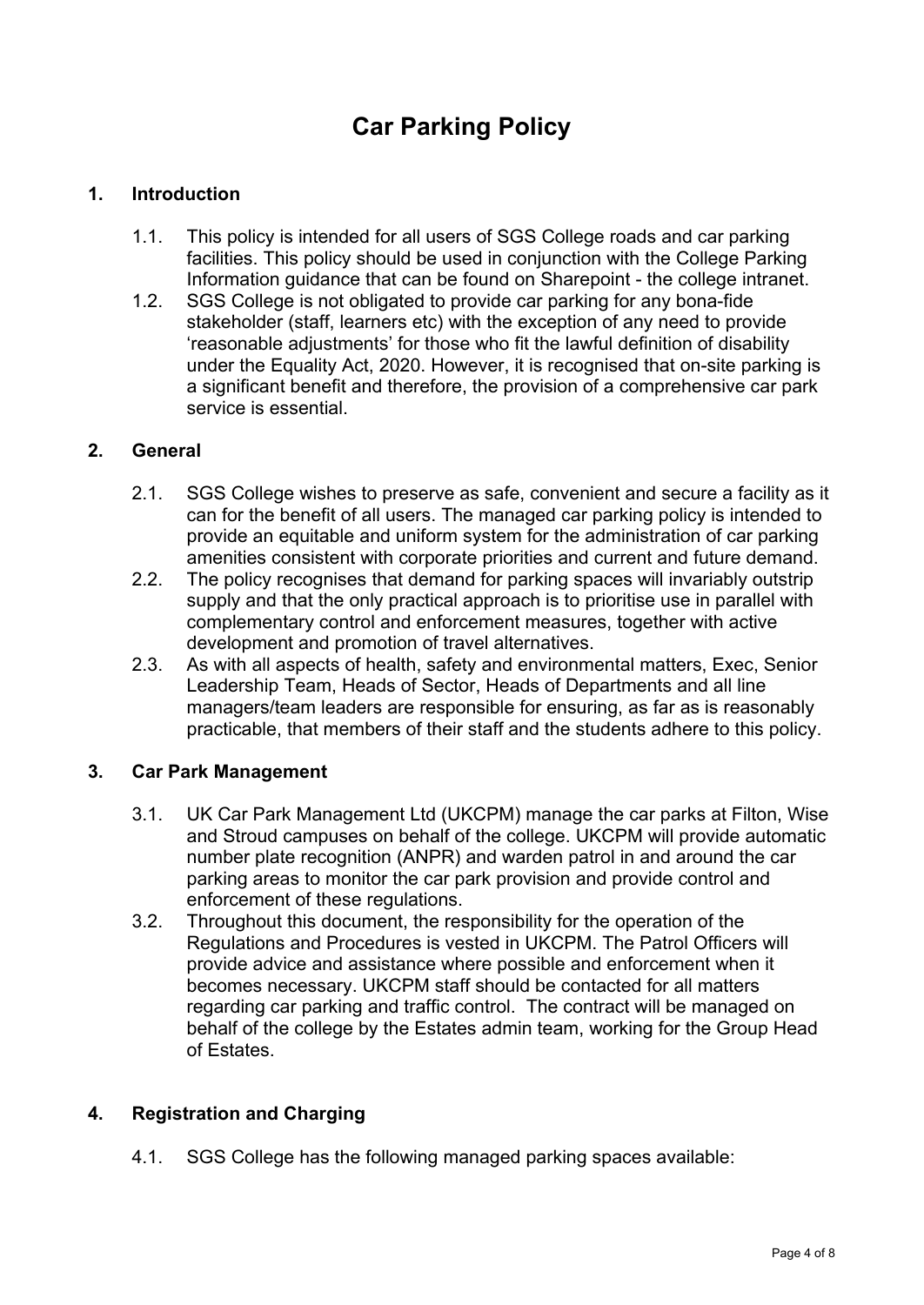| <b>Campus</b> | <b>Car Parking Available (approx.)</b> |
|---------------|----------------------------------------|
| Filton Campus | Main site 124, A block 72              |
| Wise Campus   | 264                                    |
| Stroud Campus | 240                                    |

As a condition of using its roads and car parks, authorised users will be required to register their vehicles with UKCPM or pay & display. Information can be found on the college intranet Sharepoint. Users who park on campus without a valid permit will be subject to a Parking Charge Notice.

Qualifying users will be issued with:

- an annual electronic permit OR
- need to display a valid pay & display ticket

 The on-site availability of designated parking spaces is offered purely on a first-come, first-served basis.

4.2. Permit Application and Information

Permit registration guidance notes can be found on the college intranet Sharepoint.

Failure to comply with the conditions may result in disciplinary action.

#### **5. Fees**

Pay & Display fees are as advertised at each campus. Parking is free for SGS College staff, learners and other authorised vehicles on condition that all have registered for a valid permit.

#### 5.1 Visitors

Visitors will fall into two main categories:

- Regular and ad hoc visitors must Pay & Display at the published rates.
- Guests / Visitors invited in and registered via the visitor booking form on Sharepoint should report to the site reception team to ensure they and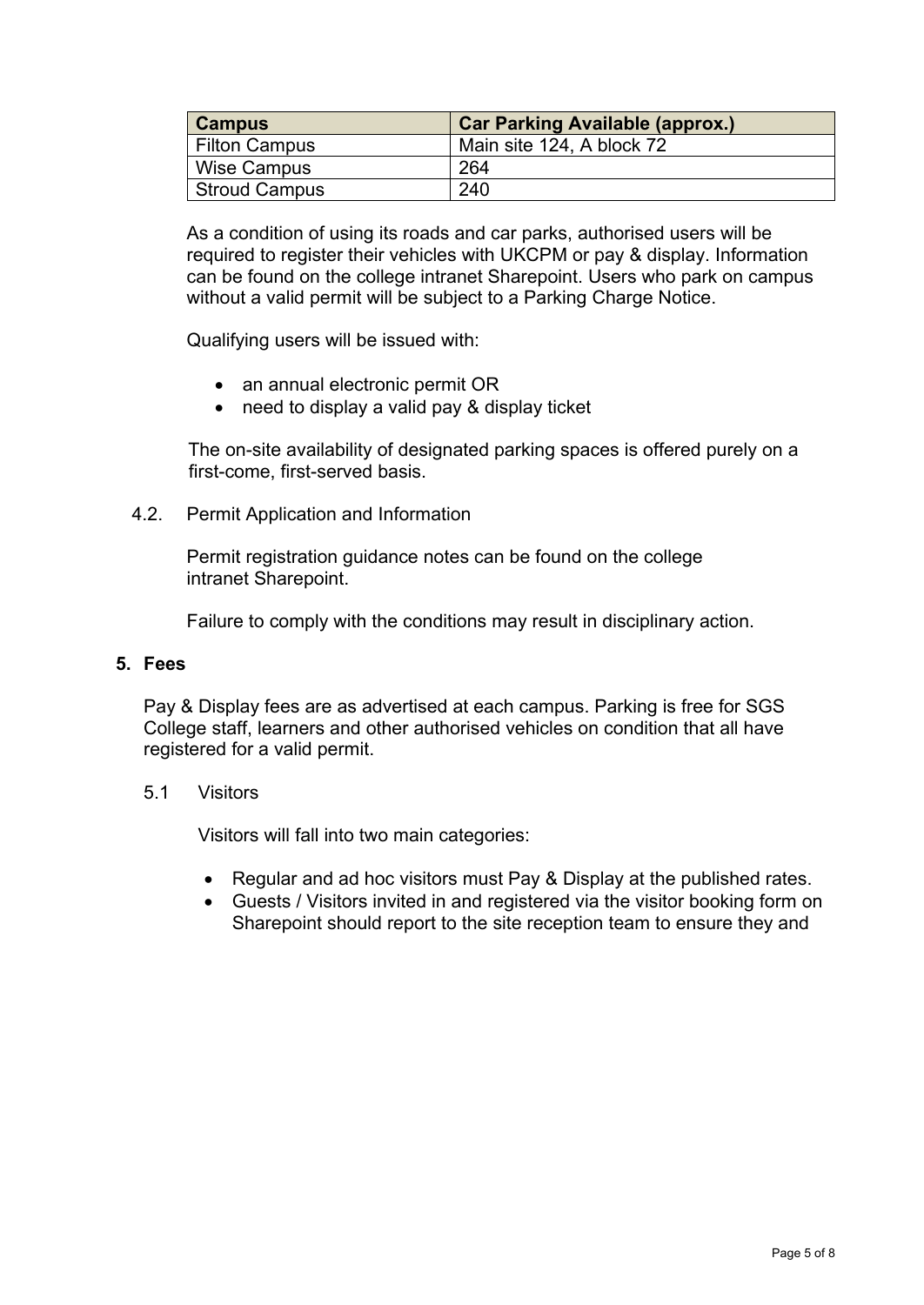their vehicles are properly registered. The college does not provide reserved parking as a rule.

All individuals who wish to park at SGS College campuses must have a valid permit.

5.2 Contractors

Authorised contractors who work regularly on site must register with Estates or display a pay & display ticket.

5.3 Blue Badge Holders

On each campus there are designated parking spaces for drivers with disabilities. Should the demand for these spaces exceed the number available then Estates may make local arrangements for the convenience of those people with disabilities. This provision will be reviewed periodically so that changes in the number of staff and / or students with disabilities can be accommodated. Holders displaying their Blue Badge will be exempt from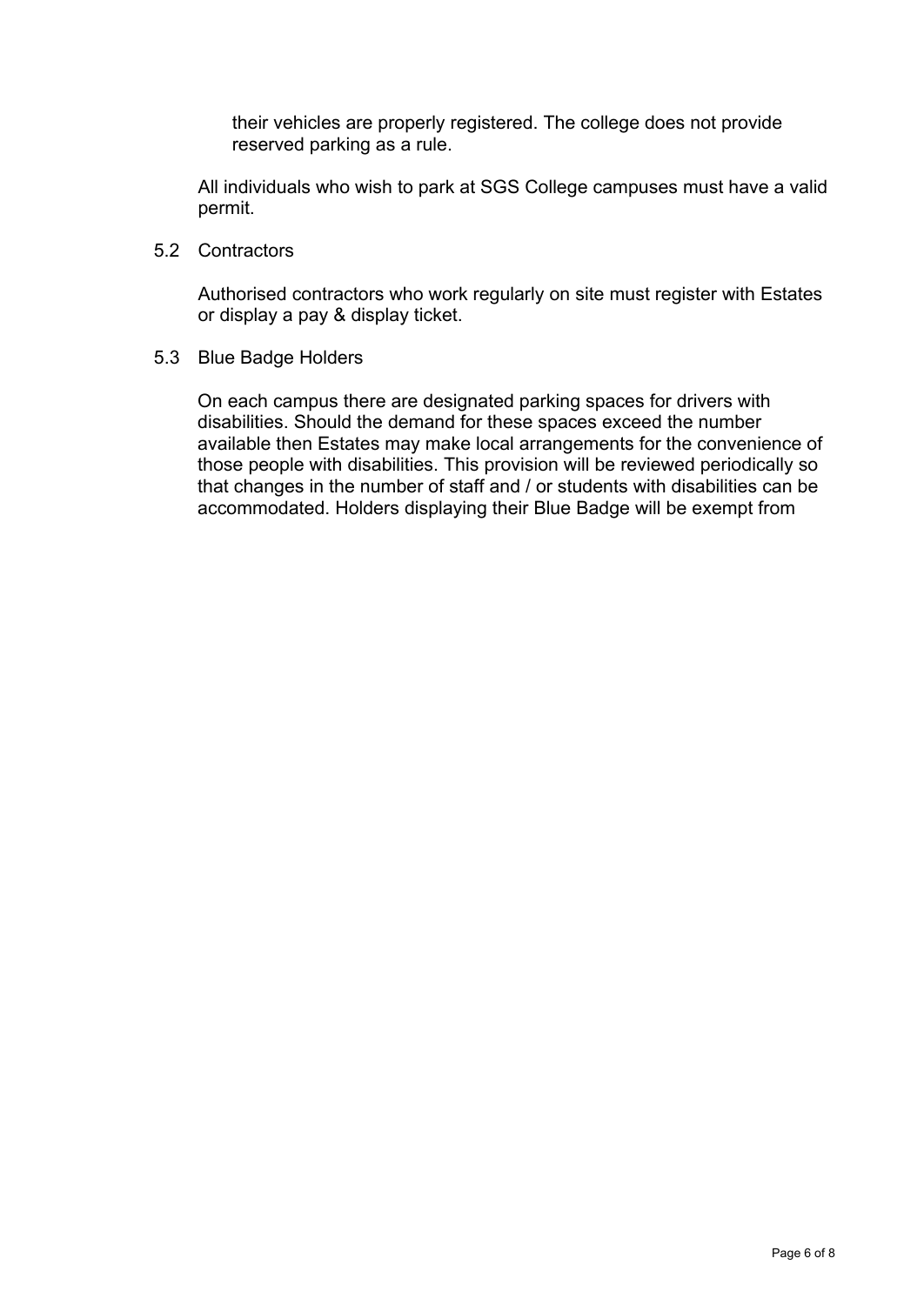payment on condition that their vehicle is parked in a designated disabled space

Motorcycle users can park free provided designated areas are used. If a motorcycle user wishes to park in a general parking bay, the standard tariff will apply and a pay & display ticket must be displayed.

5.4 Staff and students who have temporary mobility problems

Staff and students who have been issued with a time limited pass for temporary mobility problems may park in designated spaces for drivers with disabilities on condition that the pass is clearly displayed on the dashboard.

 Temporary mobility problems – risk assessment to be submitted to Estates & HR.

#### **6. Owners' Liability**

Vehicles enter and park on all SGS College campuses entirely at the owners' risk.

#### **7. Legality**

SGS College expects all vehicles entering any campus to be driven in accordance with laws applying to the public highway, drivers to:

- Hold a current driving licence
- Possess a current MOT certificate (where appropriate), tax and insurance for the vehicle
- Drive in accordance with the current Highway Code including adherence to our road and car park markings and signs
- Not in any event to exceed 5mph on any campus

#### **8. Car Parking Regulations**

**a.** Staff and learner vehicles parked on any SGS College campus are required to hold a valid electronic annual parking permit or a current Pay & Display ticket.

**b.** Vehicles must be parked sensibly and safely to ensure optimum utilisation of scarce parking resource.

**c.** Parking is restricted to designated marked bays only. Please note that there are Restricted Areas on some sites for which an additional means of parking authorisation is required. These may include, but are not limited to:

- EV charging spaces as marked
- Car-Sharing Registered car share pass required
- Reserved visitor indicated by display. (Note SGS does not reserve parking spaces for staff or learners under normal circumstances)